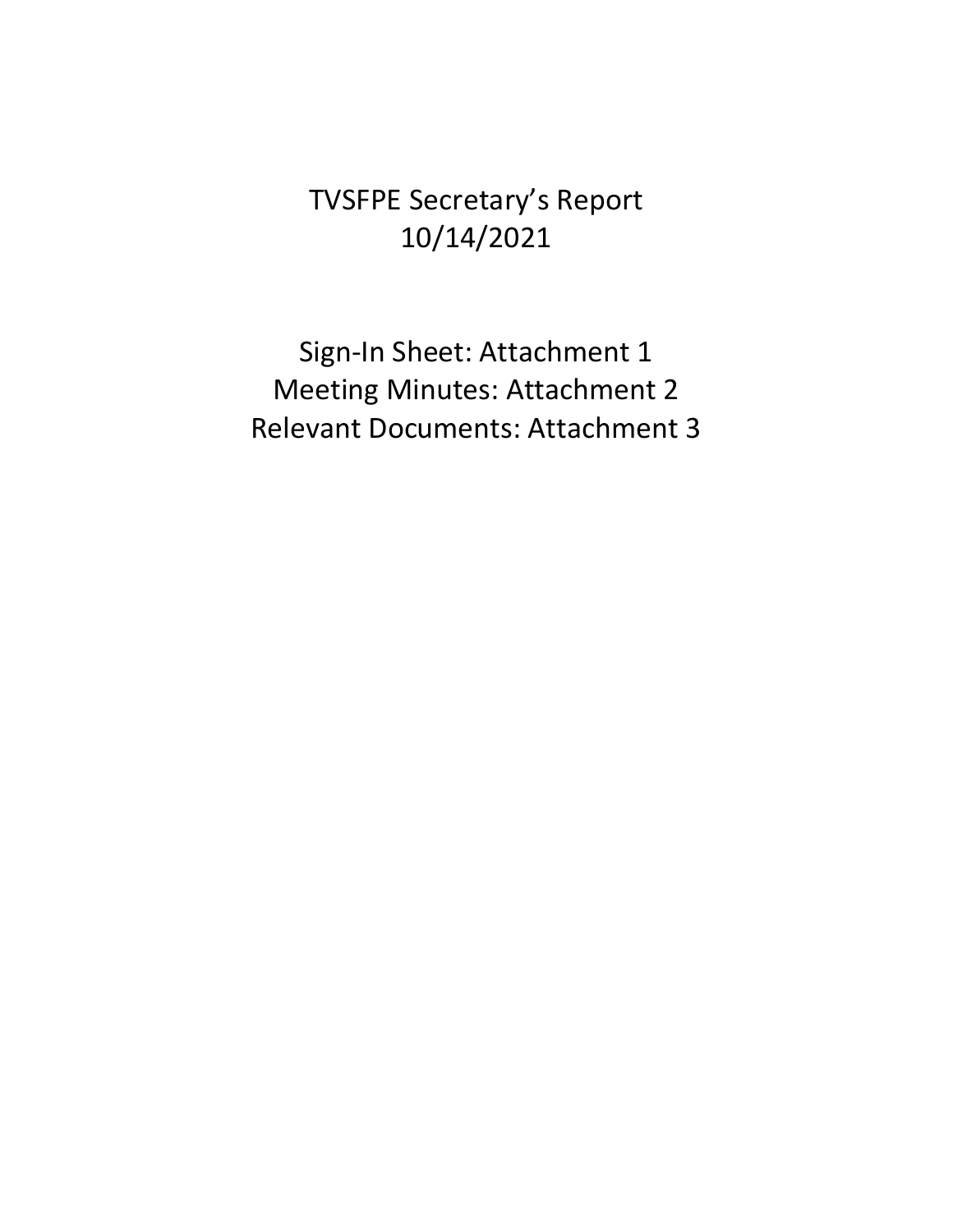

## **Society of Fire Protection Engineers**

# TVSFPE GENERAL MEMBERSHIP MEETING

*Meeting Minutes October 14th, 2021*

Meeting began at 6:12 p.m.

## **REPORTS**

Minutes were emailed from previous meeting. Minutes were accepted at 6:14

## OLD BUSINESS

- Discussion on potential By-Law changes commenced at 6:14 and concluded at 6:27
	- o Discussion on paragraph X-5 being deleted (Dungan)
	- $\circ$  Discussion to amend 1<sup>st</sup> paragraph (Christman and Dungan)
	- o Voting postponed until October meeting

## NEW BUSINESS

- Motion to donate up to \$500 to SFPE foundation PASSED 6:28
- Motion to spend up to \$1500 on seminar PASSED 6:37 o Seminar later cancelled outside of meeting

Business meeting concluded at 6:40 p.m.

Minutes submitted by: Logan Douglas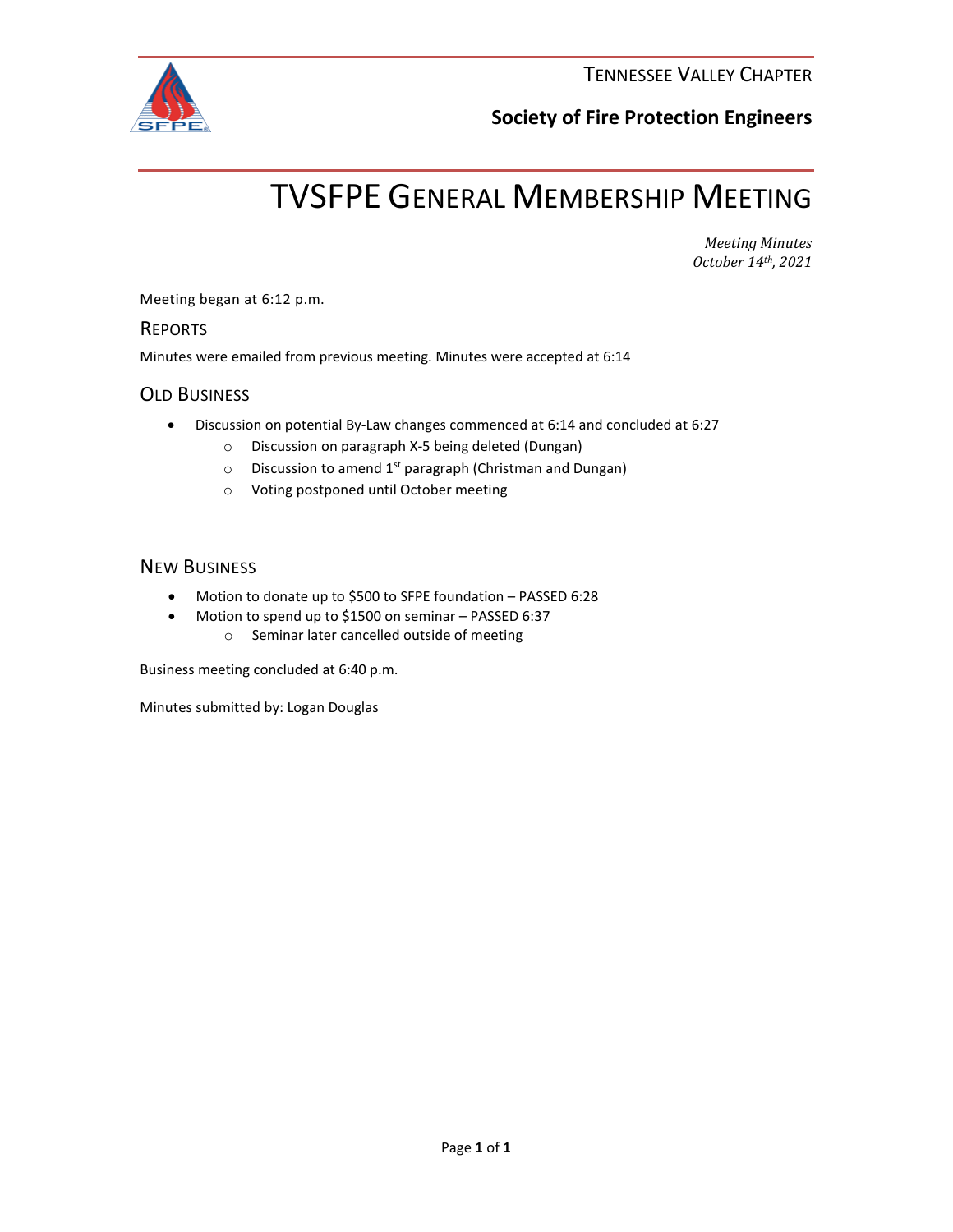

| Date:<br>10/14/2021       |               | <b>TOPIC:</b><br><b>Performance Based Design</b> |                  | Presented by:<br><b>Scott Frazer</b> |  |
|---------------------------|---------------|--------------------------------------------------|------------------|--------------------------------------|--|
|                           | <b>Member</b> | <b>Chapter Membership</b>                        | <b>2021 Dues</b> | <b>Signature</b>                     |  |
| Albertsen<br><b>Brent</b> |               | <b>Professional Member</b>                       |                  |                                      |  |
| Alt                       | Matthew       | Local-Only Member                                |                  |                                      |  |
| Baity                     | David         | <b>Professional Member</b>                       | Paid             |                                      |  |
| Bane                      | Pamela        | Local-Only Member                                |                  |                                      |  |
| <b>Bardes</b>             | Sean          | Member                                           |                  |                                      |  |
| <b>Barrack</b>            | <b>Sam</b>    | <b>Professional Member</b>                       | Paid             |                                      |  |
| <b>Bartek</b>             | Dave          | Member                                           |                  |                                      |  |
| Beasland                  | William       | Local-Only Member                                |                  |                                      |  |
| <b>Beck</b>               | Eric          | <b>Professional Member</b>                       | Paid             |                                      |  |
| <b>Begley</b>             | Jim           | Fellow                                           |                  |                                      |  |
| <b>Berkley</b>            | Bryan         | Local-Only Member                                |                  |                                      |  |
| <b>Borum</b>              | Al            | <b>Professional Member</b>                       | Paid             |                                      |  |
| Boyll                     | David         | Local-Only Member                                | Paid             |                                      |  |
| <b>Brown</b>              | Ethan         | Member                                           |                  |                                      |  |
| <b>Buckles</b>            | Jack          | Local-Only Member                                | Paid             |                                      |  |
| Caldwell                  | Andy          | Local-Only Member                                |                  |                                      |  |
| Cantu                     | James         | Student                                          | N/A              |                                      |  |
| Capito                    | <b>Nick</b>   | Local-Only Member                                |                  |                                      |  |
| Christman                 | Tom           | Fellow                                           | Paid             |                                      |  |
| Cloyd                     | Tonya         | Member                                           | Paid             |                                      |  |
| Coleman                   | David         | Local-Only Member                                | Paid             |                                      |  |
| Coleman                   | Jay           | Local-Only Member                                |                  |                                      |  |
| Cook                      | Steve         | <b>Professional Member</b>                       | Paid             |                                      |  |
| Copeland                  | Tom           | <b>Professional Member</b>                       | Paid             |                                      |  |
| Cross                     | Jeremy        | Local-Only Member                                |                  |                                      |  |
| Dee                       | Tim           | Local-Only Member                                |                  |                                      |  |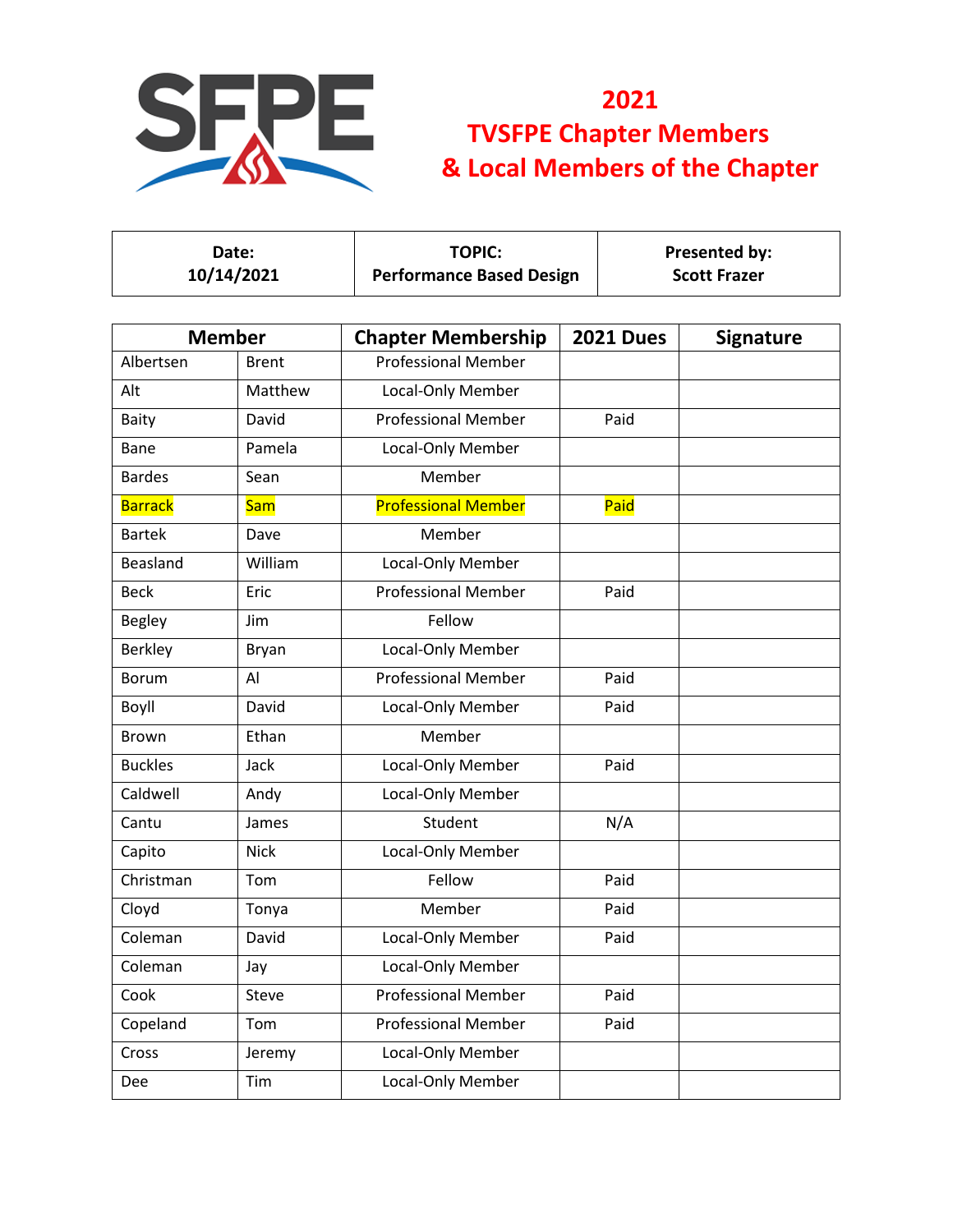

| Date:<br>10/14/2021 |              | <b>TOPIC:</b><br><b>Performance Based Design</b> |      |                  | Presented by:<br><b>Scott Frazer</b> |
|---------------------|--------------|--------------------------------------------------|------|------------------|--------------------------------------|
| <b>Member</b>       |              | <b>Chapter Membership</b>                        |      | <b>2021 Dues</b> | <b>Signature</b>                     |
| Deschambeault       | Rob          | Local-Only Member                                |      |                  |                                      |
| Devinney            | David        | <b>Professional Member</b>                       |      | Paid             |                                      |
| Doliber             | Diane        | <b>Professional Member</b>                       |      | Paid             |                                      |
| <b>Douglas</b>      | Logan        | <b>Member</b>                                    |      | Paid             |                                      |
| <b>Dungan</b>       | <b>Ken</b>   | <b>Fellow</b>                                    |      | Paid             |                                      |
| Eckroth             | Jim          | Local-Only Member                                |      | Paid             |                                      |
| Edwards             | Zachary      | Student                                          |      | N/A              |                                      |
| Felch               | Chris        | <b>Professional Member</b>                       |      |                  |                                      |
| Fetzer              | Jim          | Local-Only Member                                |      |                  |                                      |
| Frazer              | <b>Scott</b> | <b>Professional Member</b>                       |      | Paid             |                                      |
| <b>Freels</b>       | <b>Doug</b>  | <b>Professional Member</b>                       |      | Paid             |                                      |
| Gilliam             | Chris        | Local-Only Member                                |      | Paid             |                                      |
| Gillmann            | Colby        | Student                                          |      | N/A              |                                      |
| Goranson            | Harvey       | <b>Professional Member</b>                       |      | Paid             |                                      |
| Greenwell           | Jacob        | Local-Only Member                                |      |                  |                                      |
| Greer               | David        | <b>Professional Member</b>                       |      | Paid             |                                      |
| Gump                | <b>Jack</b>  | <b>Local-Only Member</b>                         |      | Paid             |                                      |
| Hartford            | Clifton      | Member                                           |      |                  |                                      |
| Henderson           | Alan         | Member                                           |      |                  |                                      |
| Higgins             | Tommy        | Member                                           |      | Paid             |                                      |
| Houff               | CJ           | Student                                          |      | N/A              |                                      |
| Icove               | Dave         | Fellow                                           | Paid |                  |                                      |
| Jenkins             | Bobby        | Local-Only Member                                |      |                  |                                      |
| <b>Johnson</b>      | <b>Dan</b>   | Local-Only Member                                |      | Paid             |                                      |
| Klima               | Steve        | Local-Only Member                                |      |                  |                                      |
| Landmesser, Jr.     | Jimmy        | <b>Professional Member</b>                       |      | Paid             |                                      |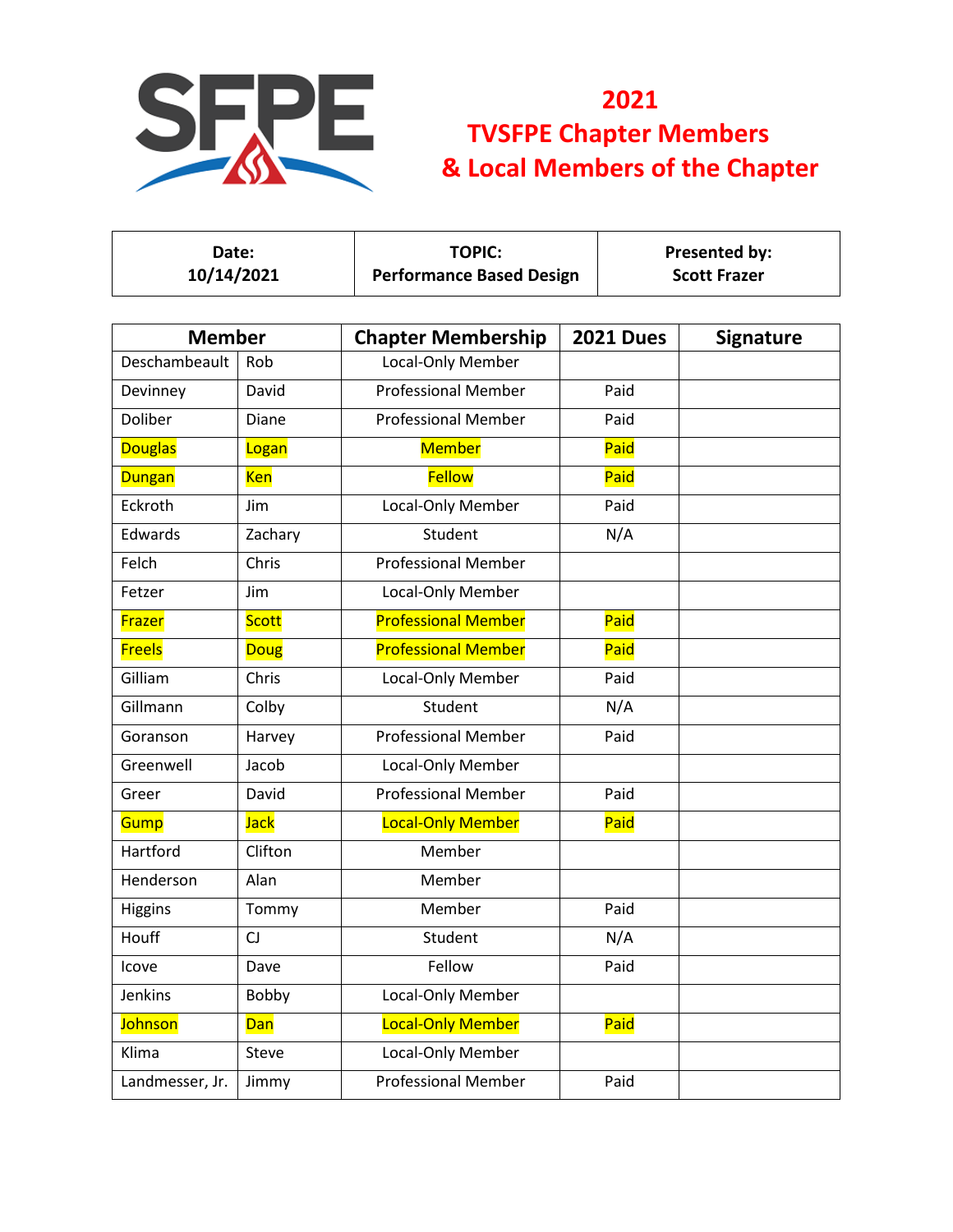

| Date:      | <b>TOPIC:</b>                   | <b>Presented by:</b> |
|------------|---------------------------------|----------------------|
| 10/14/2021 | <b>Performance Based Design</b> | <b>Scott Frazer</b>  |

| <b>Member</b>      |         | <b>Chapter Membership</b>  | <b>2021 Dues</b> | <b>Signature</b> |
|--------------------|---------|----------------------------|------------------|------------------|
| Landmesser,<br>Sr. | Jim     | <b>Professional Member</b> |                  |                  |
| Laubach            | Eric    | Member                     | Paid             |                  |
| Livesey            | Hannah  | Student                    | N/A              |                  |
| Massey             | Shay    | <b>Professional Member</b> | Paid             |                  |
| <b>Masters</b>     | Mike    | Local-Only Member          | Paid             |                  |
| McEnery            | John    | Local-Only Member          |                  |                  |
| Migun              | Peter   | Local-Only Member          |                  |                  |
| Miller             | Leonard | Local-Only Member          |                  |                  |
| Nelson             | Steve   | Student                    | N/A              |                  |
| Overton            | Monty   | <b>Professional Member</b> |                  |                  |
| Patterson          | Eric    | Member                     |                  |                  |
| Phillips           | Dennis  | Local-Only Member          |                  |                  |
| Platfoot           | Luke    | <b>Professional Member</b> | Paid             |                  |
| Platfoot           | Mark    | Local-Only Member          | Paid             |                  |
| Presnell           | Joshua  | Local-Only Member          | Paid             |                  |
| Presnell           | Stephen | <b>Professional Member</b> | Paid             |                  |
| Rockwell           | Norm    | Member                     |                  |                  |
| Rockwell           | Scott   | Member                     | Paid             |                  |
| Rogers             | Kenny   | Local-Only Member          | Paid             |                  |
| Russell            | Kirk    | Member                     |                  |                  |
| Russell            | Matt    | Local-Only Member          | Paid             |                  |
| <b>Sellers</b>     | J.R.    | <b>Professional Member</b> | Paid             |                  |
| Sharp              | Gary    | <b>Professional Member</b> | Paid             |                  |
| Shehane            | Michael | Local-Only Member          | Paid             |                  |
| Sinasac            | Tim     | Local-Only Member          | Paid             |                  |
| <b>Sipes</b>       | Jeff    | <b>Professional Member</b> |                  |                  |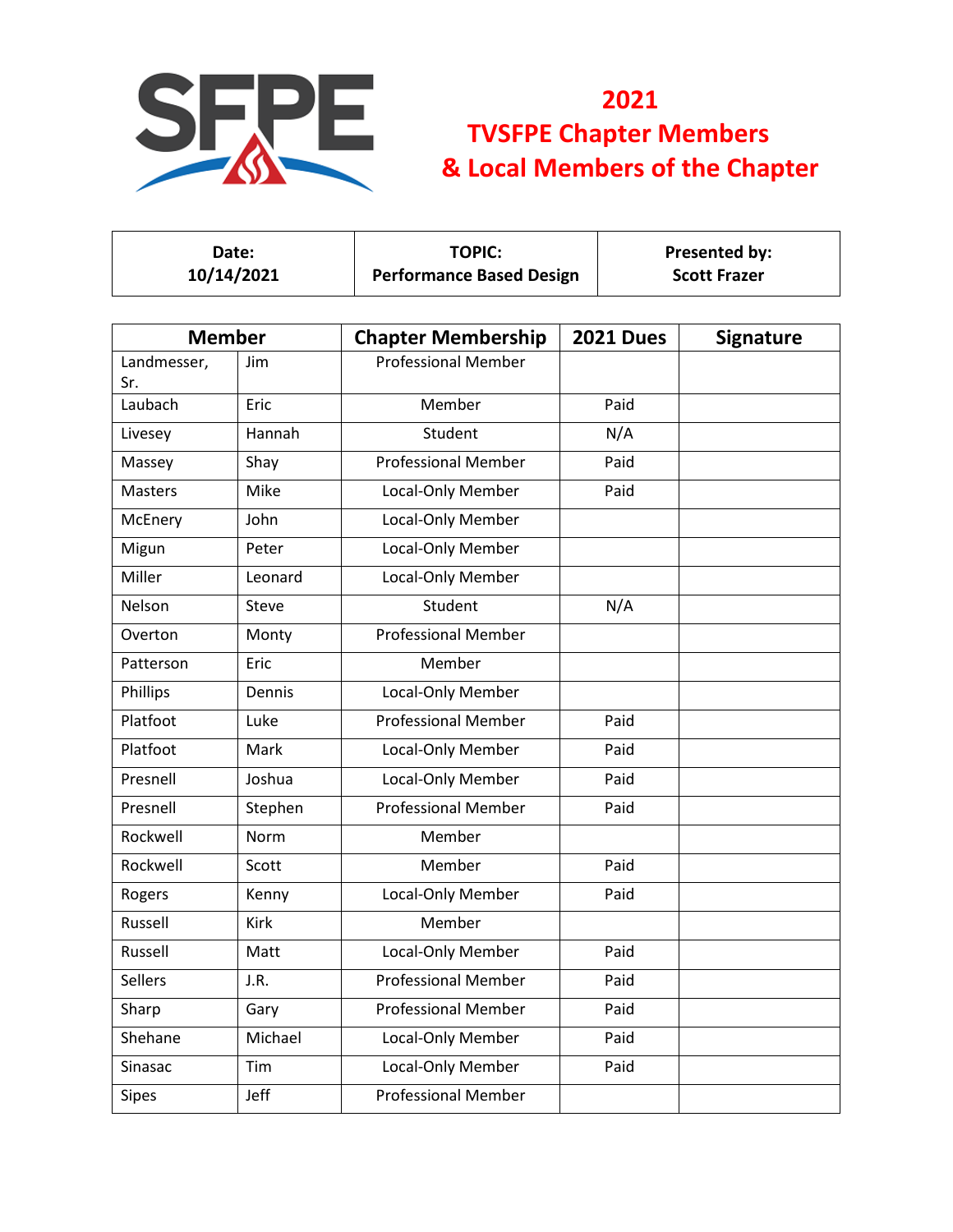

| <b>Member</b>  |               | <b>Chapter Membership</b>  | <b>2021 Dues</b> | <b>Signature</b> |  |
|----------------|---------------|----------------------------|------------------|------------------|--|
| Smith          | Patrick       | <b>Professional Member</b> | Paid             |                  |  |
| Smith          | William       | Member                     | Paid             |                  |  |
| Solomon        | <b>Travis</b> | Local-Only Member          | Paid             |                  |  |
| Steneck        | Paul          | Member                     | Paid             |                  |  |
| Sterchi        | John          | <b>Professional Member</b> | Paid             |                  |  |
| <b>Summers</b> | Lisa          | Local-Only Member          |                  |                  |  |
| Tallent        | John          | Member                     |                  |                  |  |
| Thornton       | Patrick       | <b>Professional Member</b> |                  |                  |  |
| Till           | <b>Bernie</b> | Fellow                     |                  |                  |  |
| Tinsley        | Andrew        | Local-Only Member          | Paid             |                  |  |
| Torbett        | Todd          | Member                     |                  |                  |  |
| Tyler          | Eric          | Member                     |                  |                  |  |
| Tulay          | Mark          | Student                    | N/A              |                  |  |
| VanLandigham   | Sara          | Member                     |                  |                  |  |
| Vargas         | Leonardo      | Student                    | N/A              |                  |  |
| Vuoso          | Jerry         | <b>Professional Member</b> | Paid             |                  |  |
| Waggoner       | Wayne         | Local-Only Member          | Paid             |                  |  |
| Walker         | Rodney        | Local-Only Member          |                  |                  |  |
| Walters        | Glenn         | Member                     |                  |                  |  |
| Williams       | Jesse         | <b>Professional Member</b> | Paid             |                  |  |

Additional Present: Ryan Douglas and Will Stallions

Levels of Membership:

A. Fellow: Fellow is the highest grade of membership in SFPE.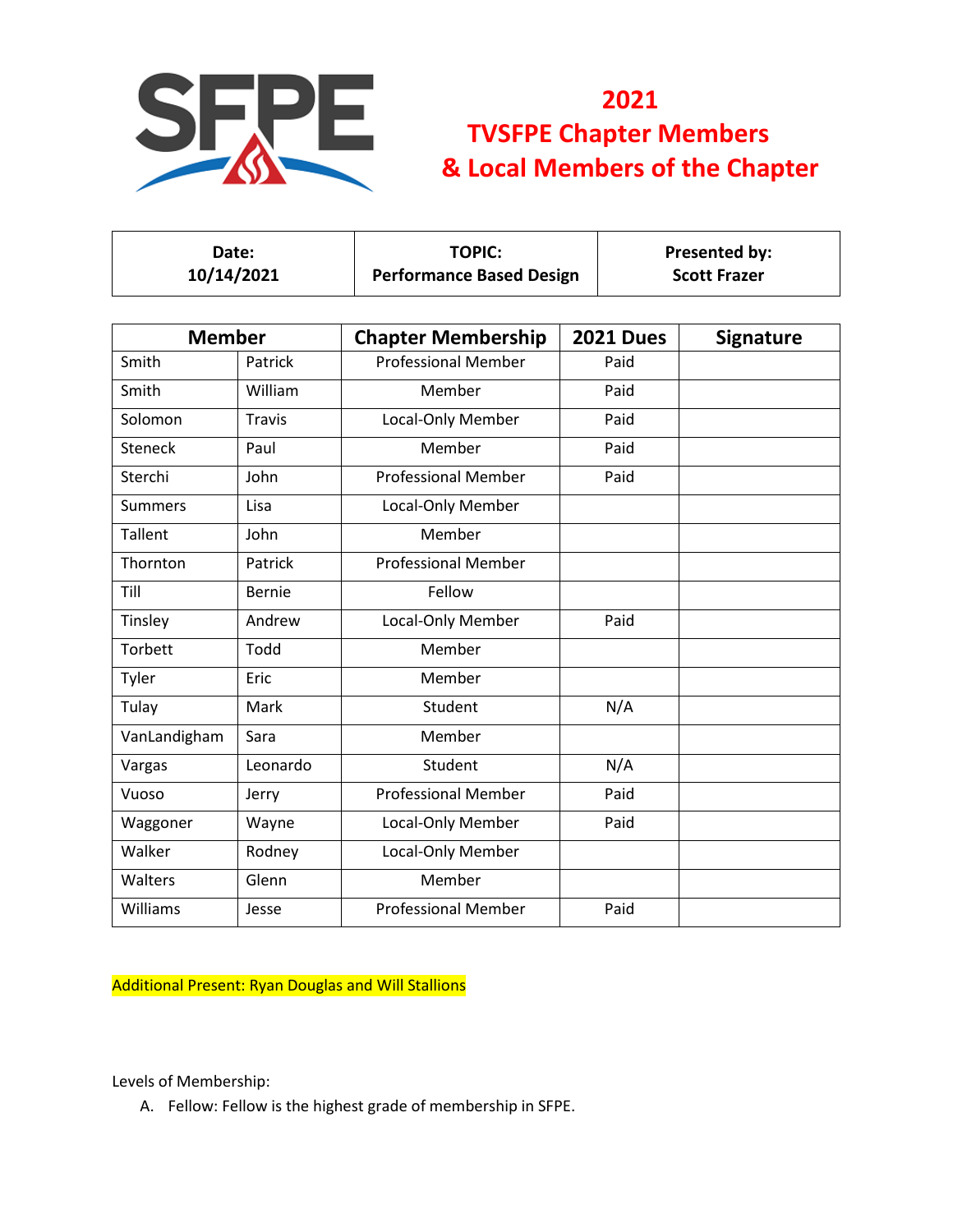

- B. Member (MSFPE): A Member shall be a person who supports the goals and objectives of the Society. Membership starts immediately upon completing the online member application and submission of dues payment.
- C. Professional (PMSFPE): A Professional Member is a graduate of an engineering curriculum of accepted standing and shall have completed not less than four years of practice indicative of growth in engineering competency and achievement, three of which shall have been in responsible charge.
- D. Associate Member:
- E. Affiliate:
- F. Student Member: A Student Member shall be enrolled full-time in an engineering curriculum or an engineering technology curriculum and not have full-time employment.
- G. Honorary Member:
- H. Local-Only Member: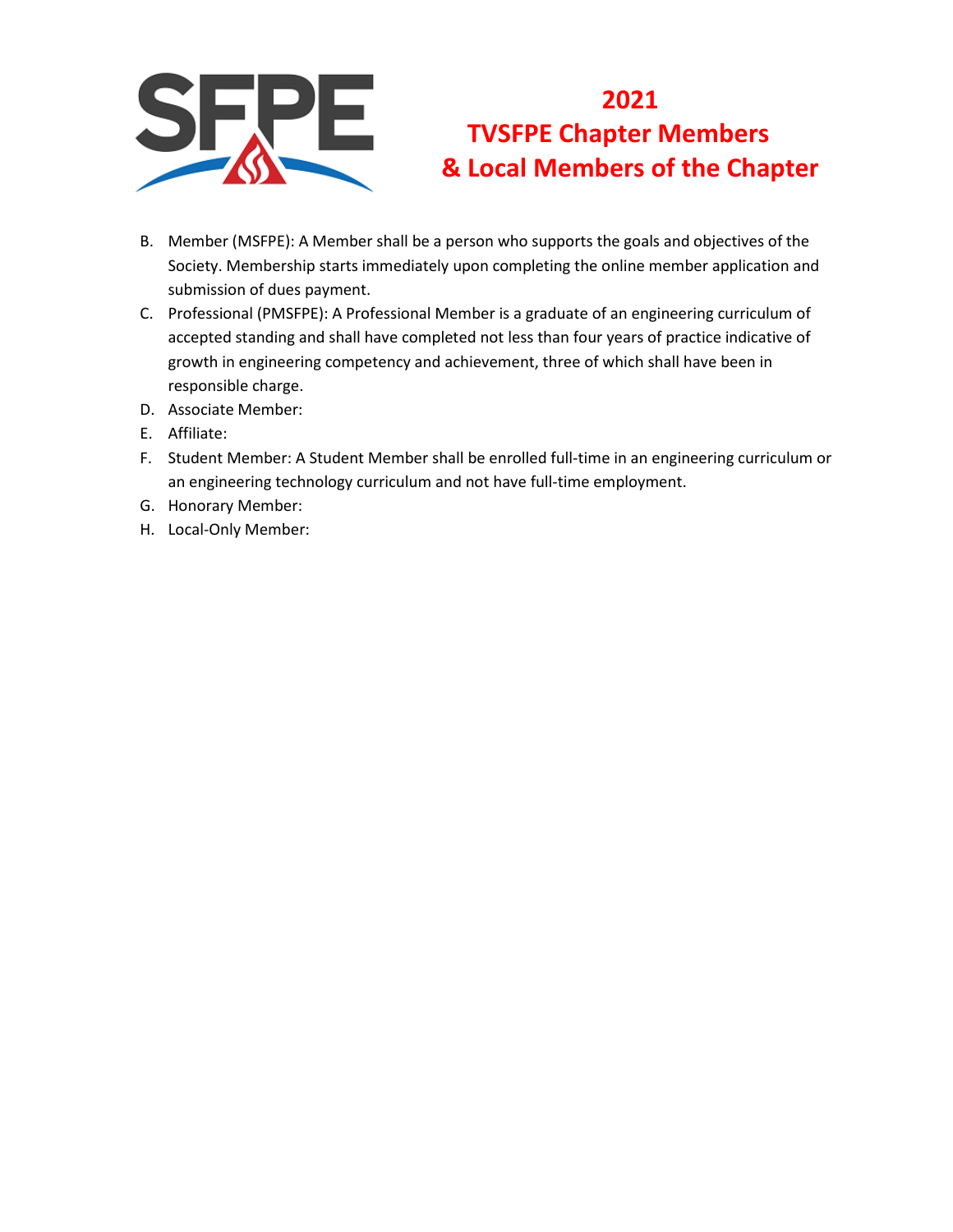**Tennessee Valley Chapter** 

**Society of Fire Protection Engineers**

# **TVSFPE Chapter By-Laws**

**Revision 89**

**Issue Date: 0409/13##/20202021**

| <b>Approved By:</b> |                                                                   | Date: |  |
|---------------------|-------------------------------------------------------------------|-------|--|
|                     | Scott Frazer <del>Jimmy Landmesser, Jr. -</del> Chapter President |       |  |
|                     | <b>TVSFPE</b>                                                     |       |  |
| <b>Approved By:</b> |                                                                   | Date: |  |
|                     | Shay Massey Scott Frazer - Chapter Vice President                 |       |  |
|                     | <b>TVSFPE</b>                                                     |       |  |
| <b>Approved By:</b> |                                                                   | Date: |  |
|                     | Michael Shehane <del>Shay Massey -</del> Chapter Treasurer        |       |  |
|                     | <b>TVSFPE</b>                                                     |       |  |
| <b>Approved By:</b> |                                                                   | Date: |  |
|                     | Michael ShehaneLogan Douglas - Chapter Secretary                  |       |  |
|                     | <b>TVSFPE</b>                                                     |       |  |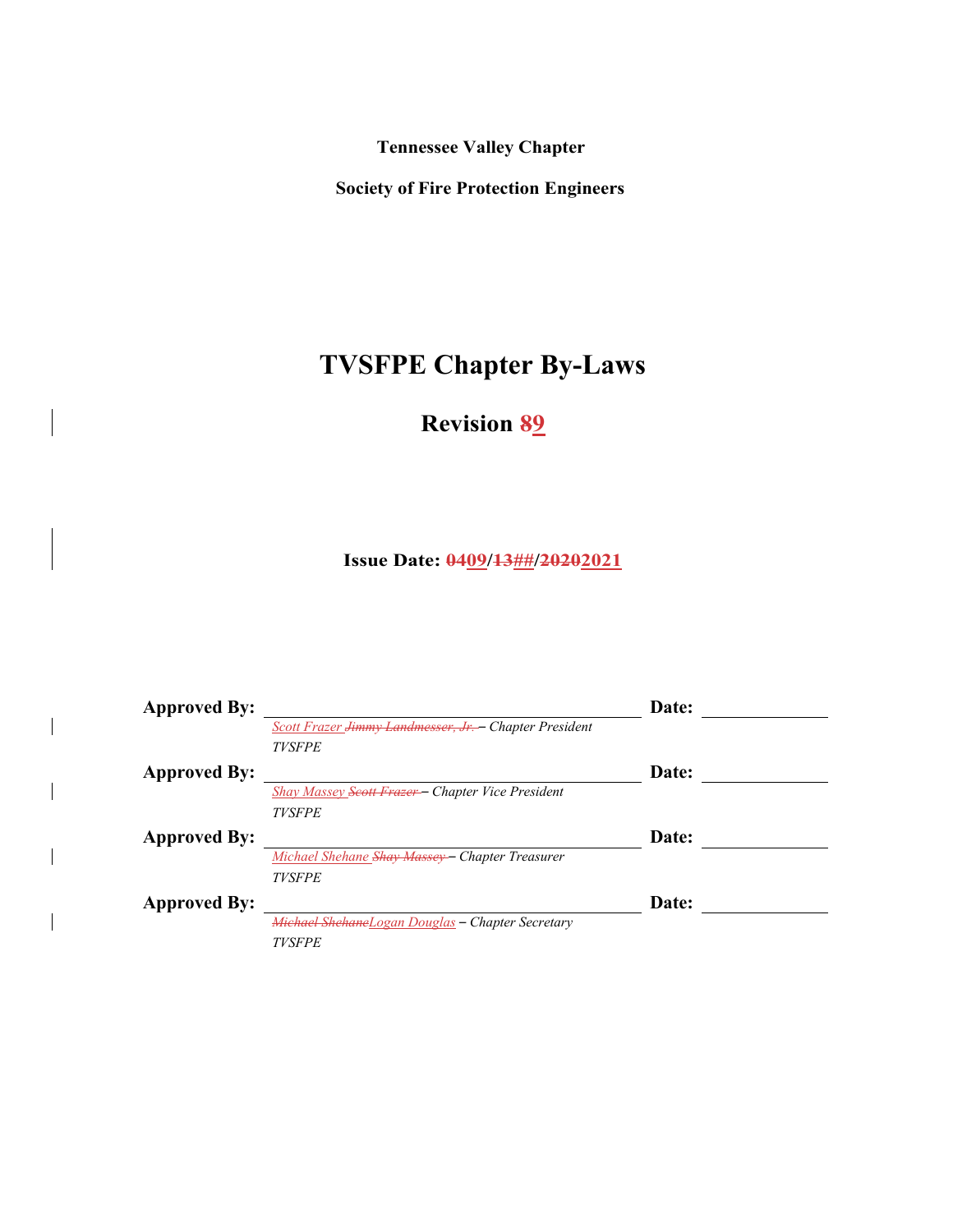# **Tennessee Valley Chapter Society of Fire Protection Engineers Chapter By-Laws**

## **Document History**

Document history was started in 2011 by the Executive Committee to implement control over the By-Laws. Rev 0 is the first document change since the new control methods have been formed.

| <b>Revision</b> | <b>Issue</b> | Membership                                                                                                                                                                                                                                                   | <b>Description</b>                                                                                                                                                                                                                                                                                                                                                                                                                                                                                                                                                                                                                                                                                                                                                                                                                                                                                                                                                                                                                                                                                                                                                                                                                                                                                                                                                                                                                                                                                                                                                                                                                                                                                                                                          |
|-----------------|--------------|--------------------------------------------------------------------------------------------------------------------------------------------------------------------------------------------------------------------------------------------------------------|-------------------------------------------------------------------------------------------------------------------------------------------------------------------------------------------------------------------------------------------------------------------------------------------------------------------------------------------------------------------------------------------------------------------------------------------------------------------------------------------------------------------------------------------------------------------------------------------------------------------------------------------------------------------------------------------------------------------------------------------------------------------------------------------------------------------------------------------------------------------------------------------------------------------------------------------------------------------------------------------------------------------------------------------------------------------------------------------------------------------------------------------------------------------------------------------------------------------------------------------------------------------------------------------------------------------------------------------------------------------------------------------------------------------------------------------------------------------------------------------------------------------------------------------------------------------------------------------------------------------------------------------------------------------------------------------------------------------------------------------------------------|
| <b>Number</b>   | <b>Date</b>  | <b>Vote Record</b>                                                                                                                                                                                                                                           | of Change                                                                                                                                                                                                                                                                                                                                                                                                                                                                                                                                                                                                                                                                                                                                                                                                                                                                                                                                                                                                                                                                                                                                                                                                                                                                                                                                                                                                                                                                                                                                                                                                                                                                                                                                                   |
| $\mathbf{0}$    | 10/13/2011   | First reading<br>occurred at the<br>September 2011<br><b>General Meeting</b><br>with proposed<br>changes<br>transmitted to<br>the Membership<br>List prior to the<br>reading.<br>Revision 0 was<br>accepted by<br>at the October<br>2011 General<br>Meeting. | Removed paragraph from section VI-1 stating:<br>Expenditures approved by the Executive Committee in<br>accordance with the requirements of Article X,<br>Scholarship do not require approval of the Chapter<br>membership, but shall be reported to the members at the<br>next scheduled meeting of the Chapter.<br>Removed paragraph from section X-3 stating:<br>Currently working in the field of fire protection and<br>seeking continuing formal fire protection education at an<br>institution acceptable to the Executive Committee<br>(practical training is not considered formal education).<br>membership vote Removed paragraph from section X-4 stating:<br>Of the funding allocated, scholarships will be disbursed<br>according to the following schedule:<br>Undergraduate scholarships $-60\%$ minimum<br>$\bullet$<br>Graduate scholarships - 25% maximum<br>$\bullet$<br>Continuing Education Scholarships -<br>$\bullet$<br>15% maximum<br>Deviations for the disbursement schedule identified in<br>Article X will be approved by a vote of the membership at<br>a scheduled or called meeting.<br>Added paragraph to section X-4 stating:<br>Assuming reasonably equivalent quality of the scholarship<br>application information and the potential return to the<br>field of fire protection, the Executive Committee shall<br>give preference to applicants enrolled in an undergraduate<br>degree program. It is expected that approximately 2/3 of<br>the moneys awarded will be to undergraduate applicants;<br>however, if the graduate applications are demonstrably<br>superior, the Executive Committee has both the authority<br>and responsibility to grant up to 100% of the funds<br>awarded to the superior candidates. |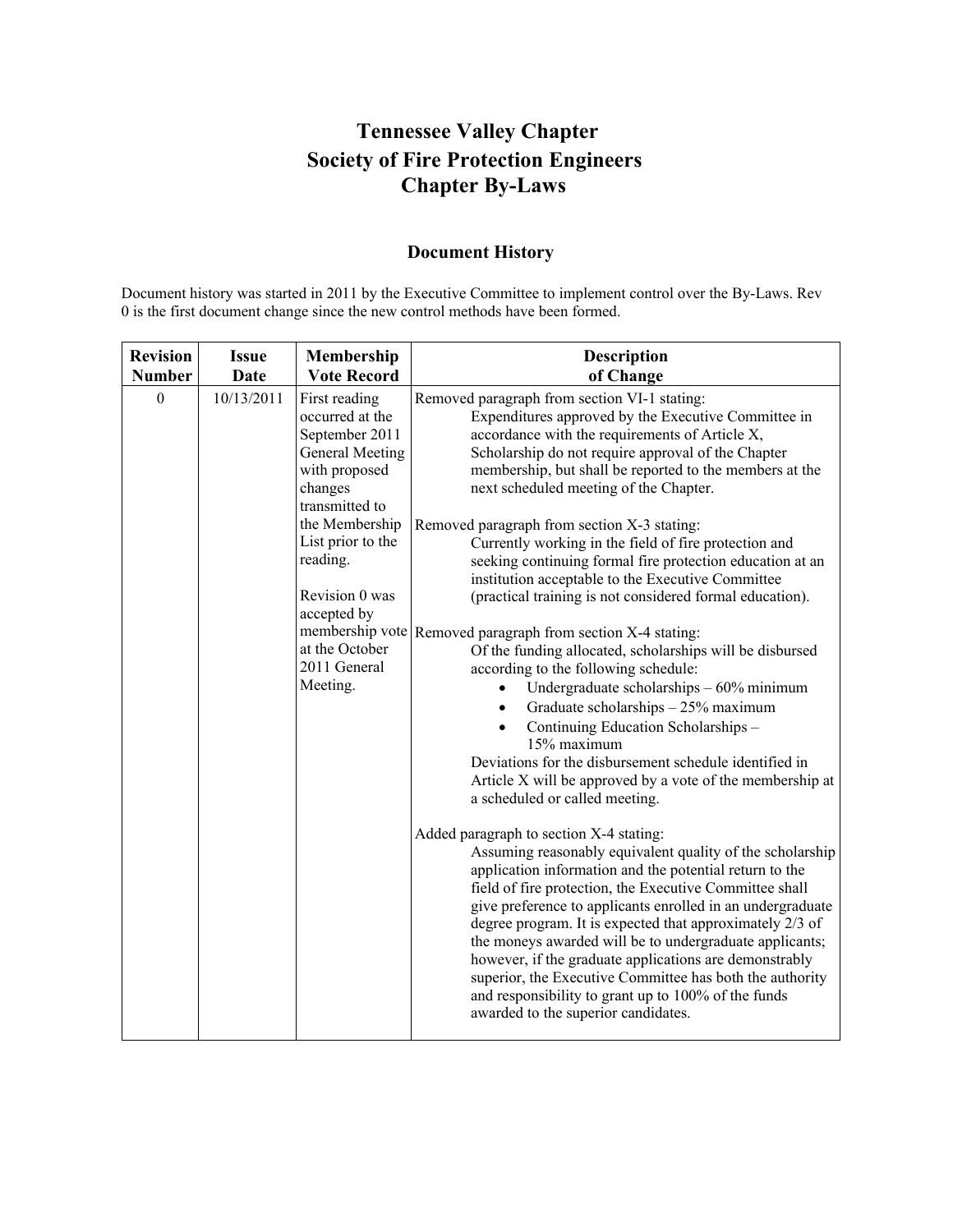| <b>Revision</b><br><b>Number</b> | <b>Issue</b><br><b>Date</b> | Membership<br><b>Vote Record</b>                                                                                                                          | <b>Description</b><br>of Change                                                                                                                                                                                                                                                                                                                                                                                       |
|----------------------------------|-----------------------------|-----------------------------------------------------------------------------------------------------------------------------------------------------------|-----------------------------------------------------------------------------------------------------------------------------------------------------------------------------------------------------------------------------------------------------------------------------------------------------------------------------------------------------------------------------------------------------------------------|
| 1                                | 03/08/2012                  | First reading                                                                                                                                             | Added four paragraphs to section V stating:                                                                                                                                                                                                                                                                                                                                                                           |
|                                  |                             | occurred at the<br>November 2011<br>General Meeting.<br>No Vote Held in                                                                                   | Section V-8: It shall be a specific duty of the Executive<br>Committee to arrange for speakers at the technical<br>meetings.                                                                                                                                                                                                                                                                                          |
|                                  |                             | January 2012<br>due to inclement<br>weather and low<br>meeting                                                                                            | Section V-9: It shall be a specific duty of the Executive<br>Committee for the advancement of fire protection<br>engineering through Professional Practice.                                                                                                                                                                                                                                                           |
|                                  |                             | attendance.<br>Proposed<br>changes<br>transmitted to<br>the Membership<br>List prior to the<br>February 2012<br>General                                   | Section V-10: It shall be a specific duty of the Executive<br>Committee for the continued Technical Excellence of the<br>Chapter including but not limited to technical chapter<br>meetings, annual seminars, and presence in the<br>community.<br>Section V-11: It shall be a specific duty of the Executive<br>Committee to advance fire protection engineering education within                                    |
|                                  |                             | Meeting.<br>Second reading<br>Occurred at the<br>February 2012<br>General<br>Meeting.<br>Revision 1 was<br>accepted by<br>membership vote<br>at the March | the community.                                                                                                                                                                                                                                                                                                                                                                                                        |
|                                  |                             | 2012 General<br>Meeting.                                                                                                                                  |                                                                                                                                                                                                                                                                                                                                                                                                                       |
| $\overline{2}$                   | 01/10/13                    | First reading<br>occurred at the<br>September 2012<br>General Meeting<br>with proposed<br>changes<br>transmitted to<br>the membership<br>prior to the     | Added sentence to Section V-3 stating: The Treasurer shall use<br>forms and formatting approved by the Chapter for maintaining<br>the financial records.<br>Modified Section VI-1 to state that the executive committee can<br>authorize expenditures of up to \$250 to conduct chapter business at<br>any single meeting. Previous amount was 25% of the Chapter's<br>available monies or \$1500, whichever is less. |
|                                  |                             | meeting.                                                                                                                                                  | Added two paragraphs to Section VI:                                                                                                                                                                                                                                                                                                                                                                                   |
|                                  |                             | Revision 2 was<br>accepted by<br>membership vote<br>at the October                                                                                        | Section VI-2: Annual maximum scholarship expenditures in<br>accordance with the requirements of Article X shall be approved<br>by the Chapter membership at a scheduled meeting.                                                                                                                                                                                                                                      |
|                                  |                             | 2012 meeting<br>with one<br>amendment to<br>the proposed<br>changes.                                                                                      | Section VI-3: All donations to individuals or organizations<br>including but not limited to bereavement and memorial shall be<br>approved by the Chapter membership at a scheduled meeting.                                                                                                                                                                                                                           |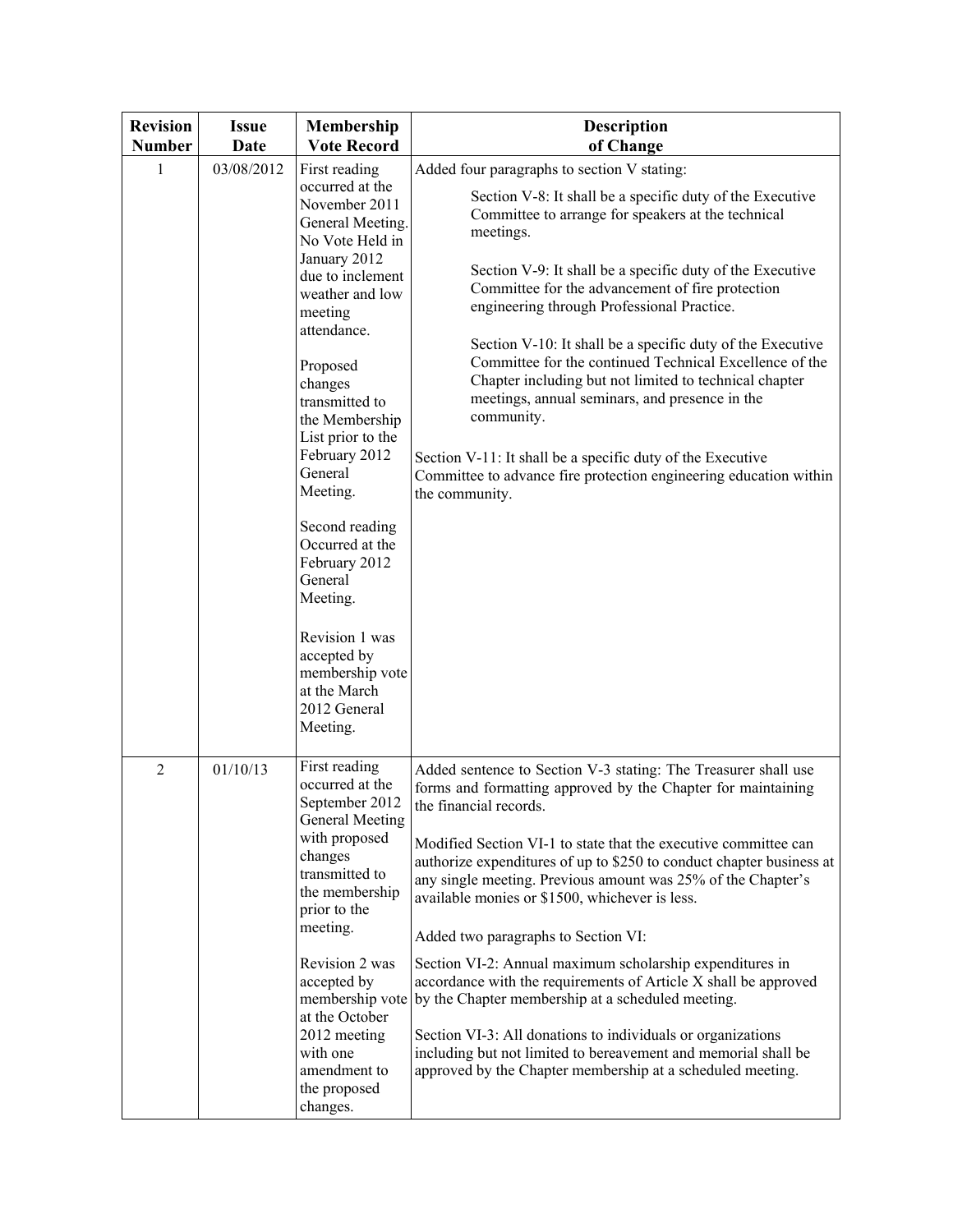| <b>Revision</b><br><b>Number</b> | <b>Issue</b><br><b>Date</b> | Membership<br><b>Vote Record</b>                                                                                                                                                                                                               | <b>Description</b><br>of Change                                                                                                                                                                                                                                                                                                                                                                                                                                                                                                                                                      |
|----------------------------------|-----------------------------|------------------------------------------------------------------------------------------------------------------------------------------------------------------------------------------------------------------------------------------------|--------------------------------------------------------------------------------------------------------------------------------------------------------------------------------------------------------------------------------------------------------------------------------------------------------------------------------------------------------------------------------------------------------------------------------------------------------------------------------------------------------------------------------------------------------------------------------------|
|                                  |                             |                                                                                                                                                                                                                                                | Created Section VI-4 from a sentence that was previously in<br>Section VI-1 stating: Section VI-4: Necessary expenditures<br>required by the Secretary and the Treasurer for stationery,<br>postage, and incidentals, not to exceed \$100.00 per month, are<br>exempt from a membership vote. This statement did not<br>previously include "per month."                                                                                                                                                                                                                              |
|                                  |                             |                                                                                                                                                                                                                                                | Changed the numbering of the section that was previously Section<br>VI-2 to Section VI-6                                                                                                                                                                                                                                                                                                                                                                                                                                                                                             |
|                                  |                             |                                                                                                                                                                                                                                                | Added a new Article:                                                                                                                                                                                                                                                                                                                                                                                                                                                                                                                                                                 |
|                                  |                             |                                                                                                                                                                                                                                                | ARTICLE XI: DISSOLUTION OF THE CHAPTER                                                                                                                                                                                                                                                                                                                                                                                                                                                                                                                                               |
|                                  |                             |                                                                                                                                                                                                                                                | Section XI-1: If the membership of the Chapter votes and<br>approves the dissolution of the Chapter, the President or<br>presiding officer shall notify the Society.<br>Section XI-2: The financial assets of the Chapter at the time of<br>dissolution shall be conveyed to the Society of Fire Protection<br>Engineers Educational & Scientific Foundation, an IRS $501(c)(3)$                                                                                                                                                                                                     |
|                                  |                             |                                                                                                                                                                                                                                                | corporation.                                                                                                                                                                                                                                                                                                                                                                                                                                                                                                                                                                         |
| 3                                | 10/9/14                     | First reading<br>occurred at the<br>September 2014<br><b>General Meeting</b><br>with proposed<br>changes<br>transmitted to<br>the membership<br>prior to the<br>meeting.<br>Revision 3 was<br>accepted by<br>membership vote<br>at the October | Added and clarified language in Section II-1 to ensure the<br>objectives of the Chapter are more in line with the requirements<br>of an IRS $501(c)(3)$ non-profit organization.<br>Moved the statement from Section II-1 regarding ethical standing<br>of chapter members to new section III-6. Moved Section II-2 and<br>II-3 to new sections III-7 and III-8 respectively.<br>Added and clarified language in Section XI-2 to ensure the<br>language about the dissolution of the Chapter is more in line with<br>the requirements of an IRS $501(c)(3)$ non-profit organization. |
| $\overline{4}$                   | 1/14/16                     | 2014 meeting.<br>First reading<br>occurred at the<br>October 2015<br>meeting with<br>proposed                                                                                                                                                  | Modified Sections IV-1 and IV-2 to change officer terms from<br>one year to two years.<br>Modified Section IV-4 to change term limits for President and Vice<br>President from 'no more than two consecutive terms' to 'no                                                                                                                                                                                                                                                                                                                                                           |
|                                  |                             | changes<br>transmitted to<br>the membership<br>prior to the<br>meeting.                                                                                                                                                                        | consecutive terms.'<br>Added language to Section V-3 to state that the treasurer shall be<br>responsible for oversight of investment of the scholarship fund.                                                                                                                                                                                                                                                                                                                                                                                                                        |
|                                  |                             | Revision 4 was<br>accepted by<br>membership vote<br>at the November<br>2015 meeting.                                                                                                                                                           | Added a new Article Section VI-6 to establish rules and<br>guidelines for investment of scholarship funds.                                                                                                                                                                                                                                                                                                                                                                                                                                                                           |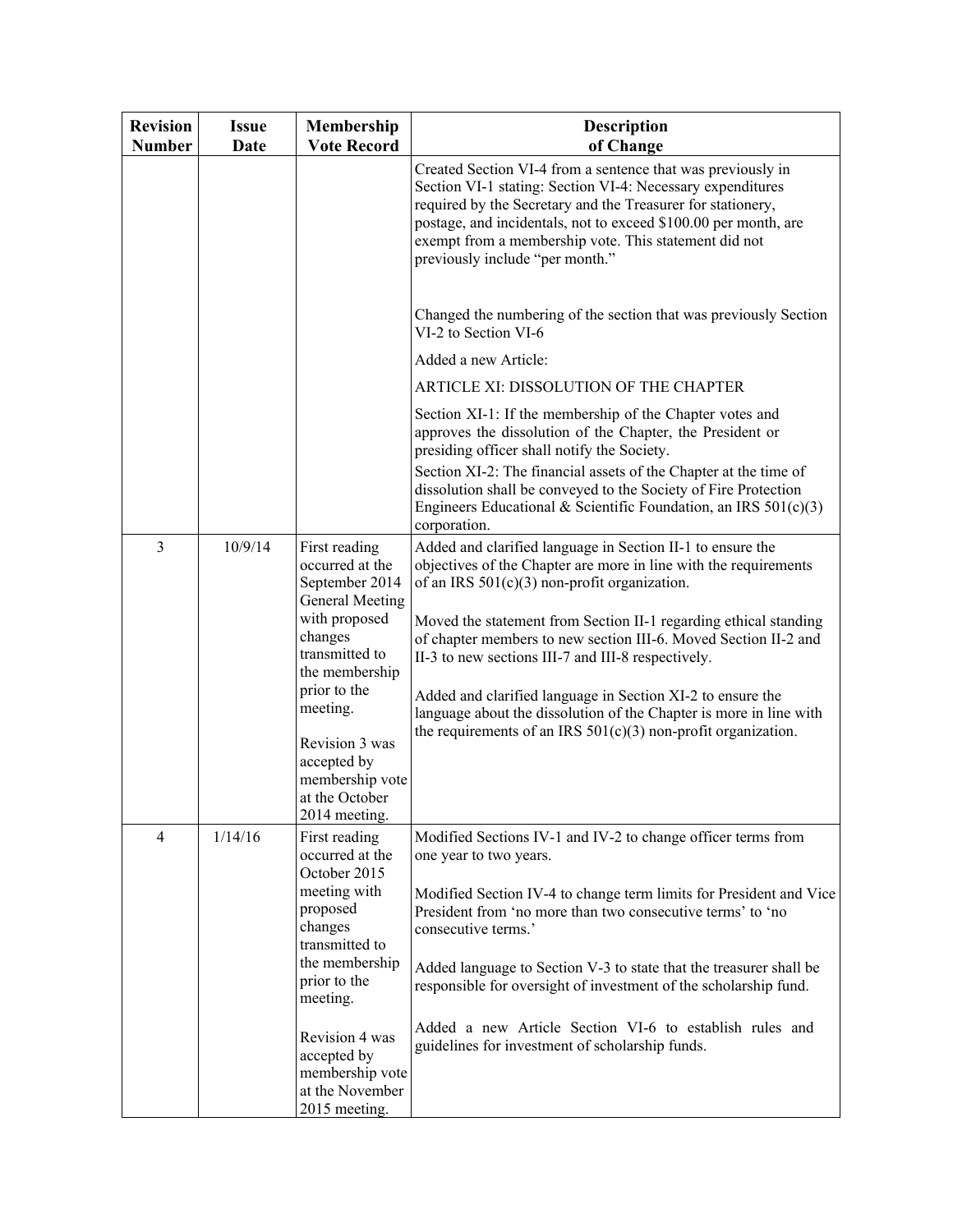| <b>Revision</b><br><b>Number</b> | <b>Issue</b><br>Date | Membership<br><b>Vote Record</b>                                                                                                                                                                                                                                                                                                                                                                           | <b>Description</b><br>of Change                                                                                                                                                                                                                                                                                                                                                                                                                                                                                                                                                                                                                                                                                                                                                                                                                                                                                                                                                                                                                                                                     |
|----------------------------------|----------------------|------------------------------------------------------------------------------------------------------------------------------------------------------------------------------------------------------------------------------------------------------------------------------------------------------------------------------------------------------------------------------------------------------------|-----------------------------------------------------------------------------------------------------------------------------------------------------------------------------------------------------------------------------------------------------------------------------------------------------------------------------------------------------------------------------------------------------------------------------------------------------------------------------------------------------------------------------------------------------------------------------------------------------------------------------------------------------------------------------------------------------------------------------------------------------------------------------------------------------------------------------------------------------------------------------------------------------------------------------------------------------------------------------------------------------------------------------------------------------------------------------------------------------|
| 5                                | 6/1/17               | Reading<br>occurred at May<br>2017 meeting<br>with proposed<br>changes<br>transmitted to<br>the membership<br>prior to the<br>meeting.                                                                                                                                                                                                                                                                     | Modified Section X-4 to raise the percentage of seminar profits<br>that can be used to fund scholarships from 25% to 75% and to<br>100% when the scholarship fund is greater than \$100,000.                                                                                                                                                                                                                                                                                                                                                                                                                                                                                                                                                                                                                                                                                                                                                                                                                                                                                                        |
|                                  |                      | Based on a vote<br>of the majority<br>of the chapter<br>membership at<br>the May<br>meeting the<br>waiting period<br>was waived and<br>proposed<br>changed were<br>approved at<br>May meeting.                                                                                                                                                                                                             |                                                                                                                                                                                                                                                                                                                                                                                                                                                                                                                                                                                                                                                                                                                                                                                                                                                                                                                                                                                                                                                                                                     |
| 6                                | 12/19/17             | First reading<br>occurred at the<br>September 2017<br>meeting with<br>proposed<br>changes<br>transmitted to<br>the membership<br>prior to the<br>meeting.<br>All changes<br>except for the<br>change to section<br>X-4 were<br>approved by<br>membership vote<br>at the October<br>2017 meeting.<br>The change to<br>section X-4 was<br>approved by<br>membership vote<br>at the November<br>2017 meeting. | Modified Section III-1 to remove references to specific grades of<br>membership in SFPE and also to allow for "local-only" members<br>in accordance with changes to SFPE policy.<br>Modified Section IV-3 to remove references to specific grades of<br>SFPE membership.<br>Deleted language in section VII-2 that was originally written when<br>executive committee members served one-year terms.<br>Added language to Section VII-5 to clarify that executive<br>committee elections shall occur every two years instead of<br>annually.<br>Added Section VIII-3 to exempt full time students from paying<br>dues.<br>Modified Section X-1 to state that the scholarship fund shall be<br>named after John D. Hoogesteger but that scholarships awarded<br>from this fund shall be referred to as the Tom Christman<br>Scholarship.<br>Modified Section X-2 to clarify that the scholarship fund and not<br>that year's scholarship shall be funded at 25%.<br>Modified Section X-4 to allow scholarship award amounts to be<br>based on investments gains and to change scholarship amounts to |
|                                  |                      |                                                                                                                                                                                                                                                                                                                                                                                                            | 50% of seminar profits and 75% when the value of the scholarship<br>fund exceeds \$100,000.                                                                                                                                                                                                                                                                                                                                                                                                                                                                                                                                                                                                                                                                                                                                                                                                                                                                                                                                                                                                         |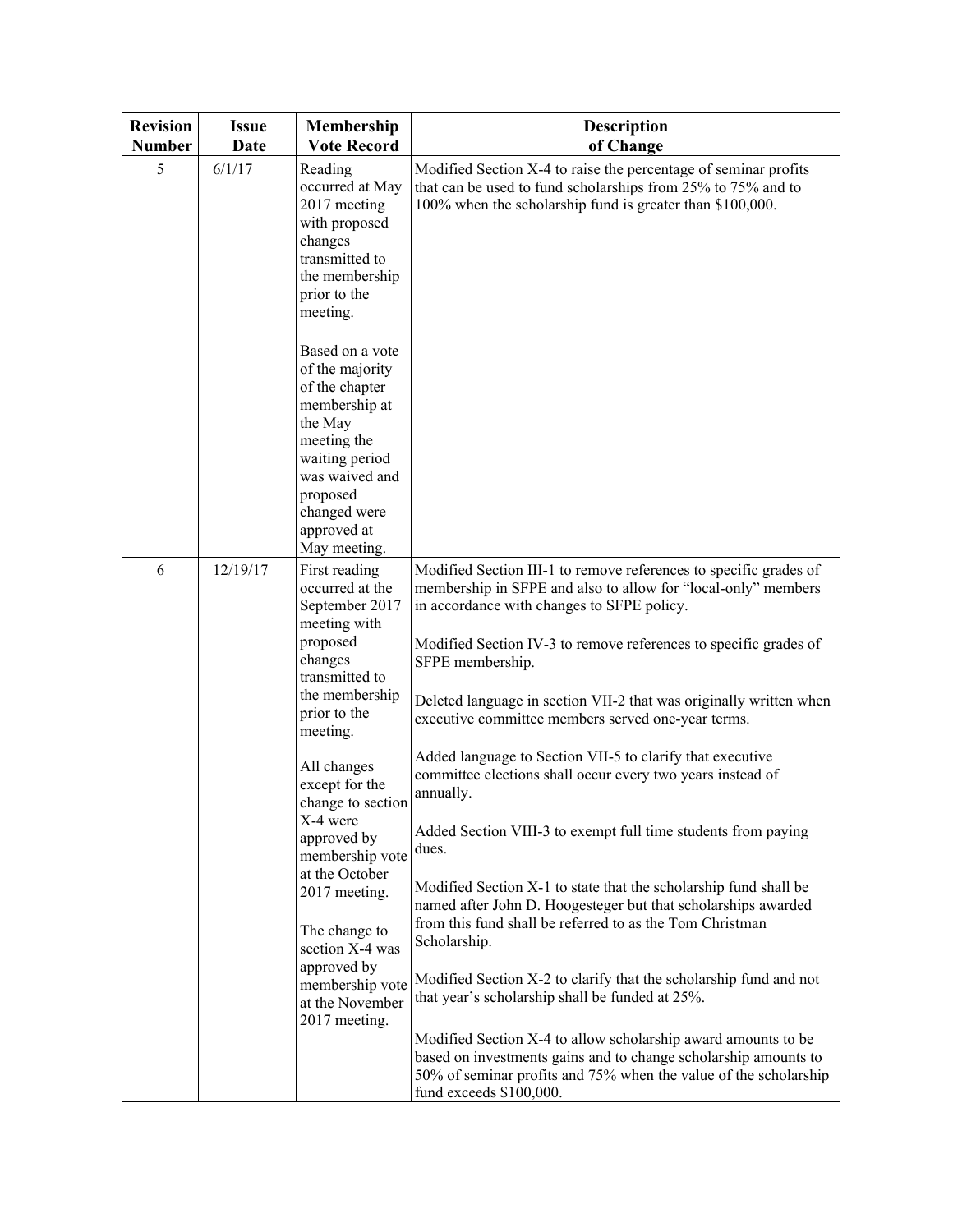| <b>Revision</b><br><b>Number</b> | <b>Issue</b><br>Date | Membership<br><b>Vote Record</b>                                                                                                                                                                                                                     | Description<br>of Change                                                                                                                                                                                                                                                                                                                          |
|----------------------------------|----------------------|------------------------------------------------------------------------------------------------------------------------------------------------------------------------------------------------------------------------------------------------------|---------------------------------------------------------------------------------------------------------------------------------------------------------------------------------------------------------------------------------------------------------------------------------------------------------------------------------------------------|
| 7                                | 07/30/2018           | First reading<br>occurred at the<br>September 2018<br>meeting with<br>proposed changes<br>transmitted to the<br>membership prior<br>to the meeting.                                                                                                  | Added section V-12 to require the executive committee to establish<br>a scholarship committee, including a chairperson, each year.<br>Modified several sections of Article X to change some<br>responsibilities of the executive committee to the scholarship<br>committee and to add some new responsibilities for the scholarship<br>committee. |
|                                  |                      | Revision 7 was<br>accepted by<br>membership<br>vote at the<br>October 2018<br>meeting.                                                                                                                                                               | Deleted criteria for scholarship recipient selection from section X-<br>3.<br>Reordered list of options for funding annual scholarship in section<br>$X-4$ .<br>Created new section X-5 to escribe scholarship recipient selection                                                                                                                |
| $\,8\,$                          | 04/13/2020           | First reading<br>occurred at the<br>January 2020<br>meeting with<br>proposed changes<br>transmitted to the<br>membership prior<br>to the meeting.<br>Revision 8 was<br>accepted by<br>membership vote<br>during the<br>February 11,<br>2020 meeting. | criteria deleted from section X-3.<br>Updated Section X-1 to include the newly created Shay Massey<br>Scholarship.<br>Updated Section X-3, removing some of the scholarship committee<br>specific responsibilities that are not requirements of the Chapter to<br>function.<br>Updated Section X-4 to simplify the scholarship funding options.   |
| $\overline{9}$                   | <b>TBD</b>           |                                                                                                                                                                                                                                                      | Updated Section X-5 to require the scholarship applicants must be<br>attending an Institution of Higher Learning based in the USA.<br>Additionally, removed reference to advanced degree limiting<br>scholarship recipients to those applicants that are seeking an<br>undergraduate degree.                                                      |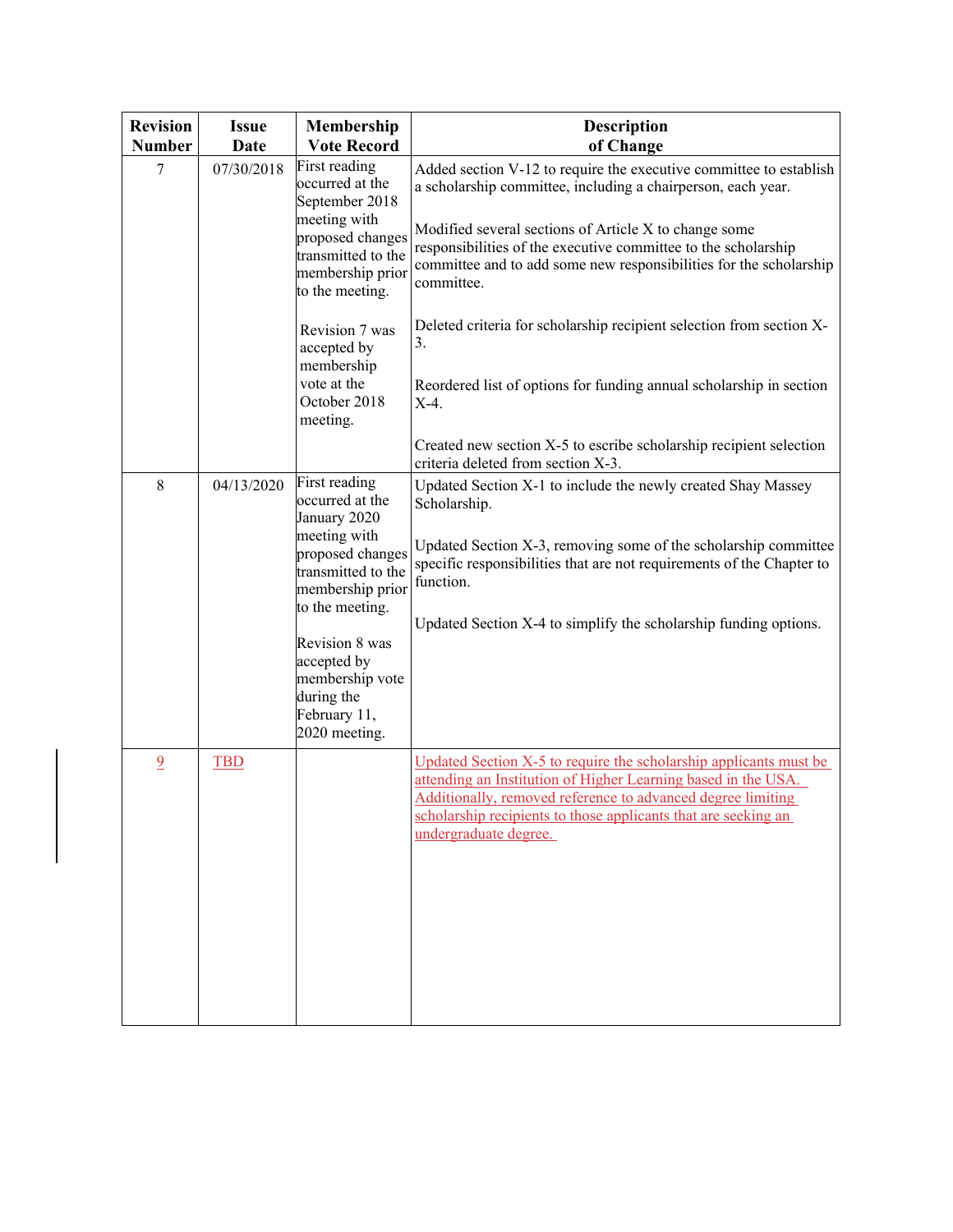## **TVSFPE Chapter By-Laws**

### **ARTICLE I: NAME**

Section I-1: The name of the organization shall be the Tennessee Valley Chapter of the Society of Fire Protection Engineers, a non-profit organization, and is herein referred to as the Chapter. The Chapter is chartered by the Society of Fire Protection Engineers, herein referred to as the Society.

### **ARTICLE II: OBJECTIVES**

Section II-1: The objective of the Chapter shall be the advancement of the science and education of fire protection engineering and its allied fields within the meaning of section 501(c)3 of the Internal Revenue Code.

### **ARTICLE III: MEMBERSHIP**

Section III-1: Membership shall include individuals residing or working in the general area of the Tennessee Valley. Members may hold a grade of membership in SFPE or may be local-only members.

Section III-2: All applications for Chapter members shall be submitted to the Secretary, who shall verify the applicant's membership status in the Society. The applicant shall be notified in an appropriate manner of the Chapter membership and shall be recorded by the Secretary.

Section III-3: Except for Student Members, all Chapter members shall have voting privileges. Each member shall be entitled to one vote in the affairs of the Chapter.

Section III-4: Chapter members who become ineligible due to loss of membership in the Society of Fire Protection Engineers shall forfeit their voting privileges in the Chapter but may have their privileges reinstated if they remedy the condition for which they were suspended.

Chapter members who fail to pay their dues when payable or within sixty days thereof shall be forthwith suspended by the Secretary and Treasurer, but shall be automatically reinstated, if within six months of such suspension they remedy the condition for which they were suspended.

By action of the Executive Committee, after due notice and hearing if requested by the Chapter member, the membership of a Chapter member may be terminated if the Executive Committee finds the member guilty of unethical professional conduct, conduct prejudicial to the best interest of the Chapter, or of falsification of membership application. Any individual whose Chapter membership has been suspended or terminated may apply for reinstatement and the Executive Committee shall, in any such case, specify the procedure to be followed.

Section III-5: The Chapter recognizes the need to maintain a liaison with individuals in fire- related fields of endeavor and interest who are not members of the Society. The Chapter encourages and accepts the support and participation of these individuals in Chapter activities. The Chapter will accord the "courtesies" of regular Chapter publications and participation in meetings and other events upon payment of an annual handling and mailing fee.

Upon receipt of annual handling and mailing fees, the Treasurer shall notify the Secretary who shall confirm receipt of fees to the applicants and formally enter their names on the Chapter mailing list.

Section III-6: Chapter Members are to maintain a high professional and ethical standing.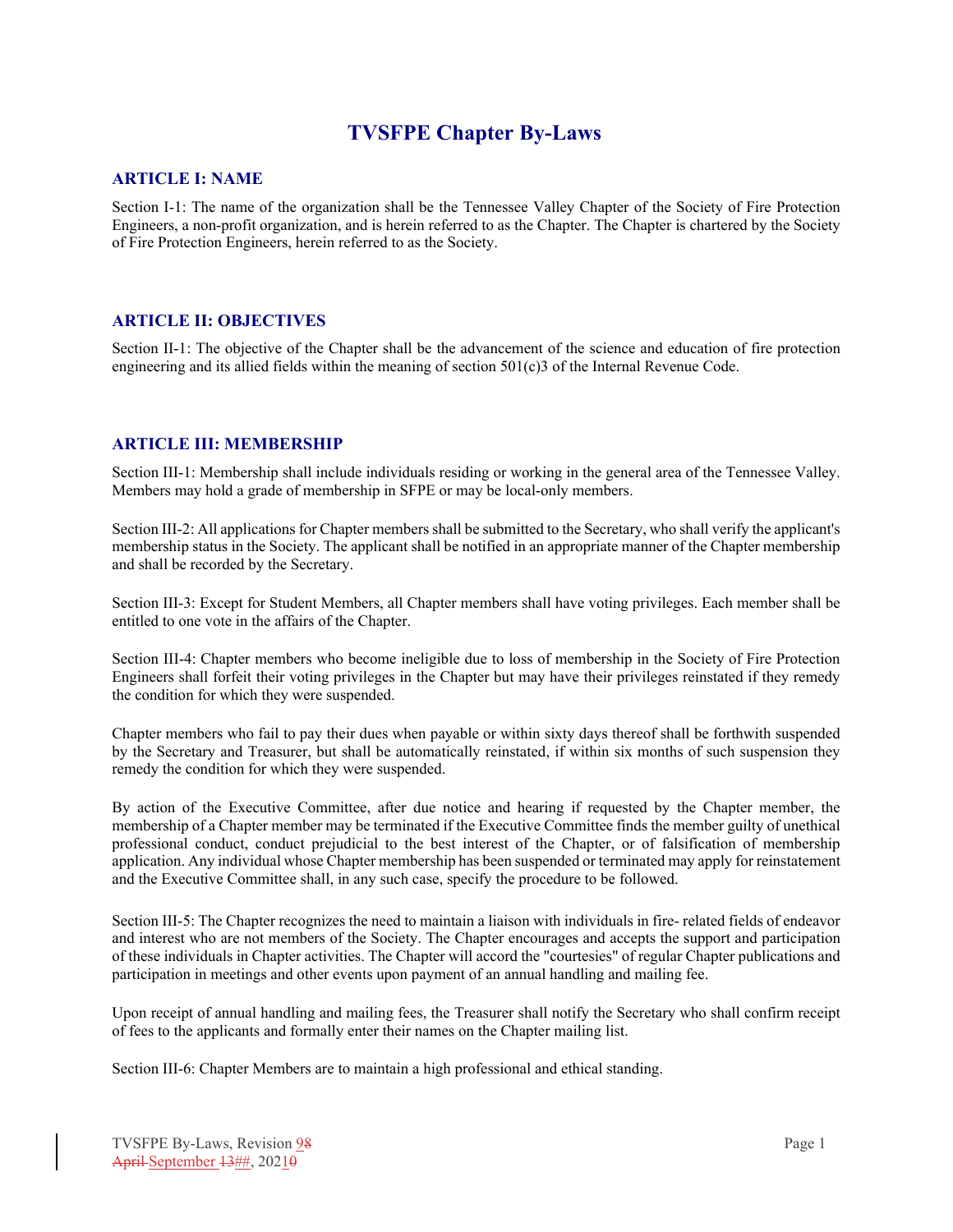Section III-7: The Chapter shall not speak for the Society of Fire Protection Engineers on any local or national matter without specific written authorization of the Society. No action by this Chapter shall be binding on the Society without specific prior authorization of the Board of Directors of the Society.

Section III-8: The Chapter shall abide by the Constitution and By-Laws of the Society.

## **ARTICLE IV: OFFICERS AND EXECUTIVE COMMITTEE**

Section IV-1: Officers of the Chapter shall be: President, Vice President, Immediate Past President, Secretary, and Treasurer. With the exception of Immediate Past President, officers shall be elected by members and hold office for two years or until their successors are elected and qualified. All officers shall serve without salary.

Section IV-2: There shall be an Executive Committee consisting of: President, Vice President, Secretary, and Treasurer, Immediate Past President, and two members elected by the Chapter for a term of not less than two years.

Section IV-3: The President and a majority of the Executive Committee shall hold a grade of membership in the Society of Fire Protection Engineers other than Student Member.

Section IV-4: The President and Vice President shall not serve consecutive terms in any one elective office.

Section IV-5: Vacancies in office may be filled until the next election by a majority vote of the Executive Committee.

### **ARTICLE V: DUTIES OF OFFICERS AND EXECUTIVE COMMITTEE**

Section V-1: It shall be the duty of the President to preside at all meetings and to perform other duties usual to the office. The President shall call meetings of the Executive Committee as considered necessary or by request of three or more members of the Committee. The President may appoint special or standing committees, as occasion may require, subject to majority approval of the Executive Committee. If, for any reason, the President is not available, the Vice President shall have the powers and prerogatives of the President.

Section V-2: It shall be the duty of the Secretary to record all official actions of the Chapter and to perform the duties usual to the office of Secretary. The Secretary shall issue all notices of meetings. The Secretary shall keep a register of the members of the Chapter. The Secretary shall submit, at least annually, a membership list, minutes of the meetings, notices of meetings, and other pertinent information to the Secretary/Treasurer of the Society of Fire Protection Engineers.

Section V-3: It shall be the duty of the Treasurer to maintain all financial records of the Chapter, to collect dues, to dispense checks for expenses, to prepare an annual budget, to oversee investment of the scholarship fund, to prepare a current financial statement for each regularly scheduled Chapter meeting, and to perform other duties usual to the office of Treasurer. The Treasurer shall use forms and formatting approved by the Chapter for maintaining the financial records.

Section V-4: The President and Vice-President shall be the Chairman and Vice-Chairman, respectively, of the Executive Committee.

Section V-5: The Executive Committee shall meet at least quarterly, but may meet as often as necessary or desirable, at the discretion of the Chairman.

Section V-6: A majority of the Committee shall constitute a quorum at any meeting of the Executive Committee.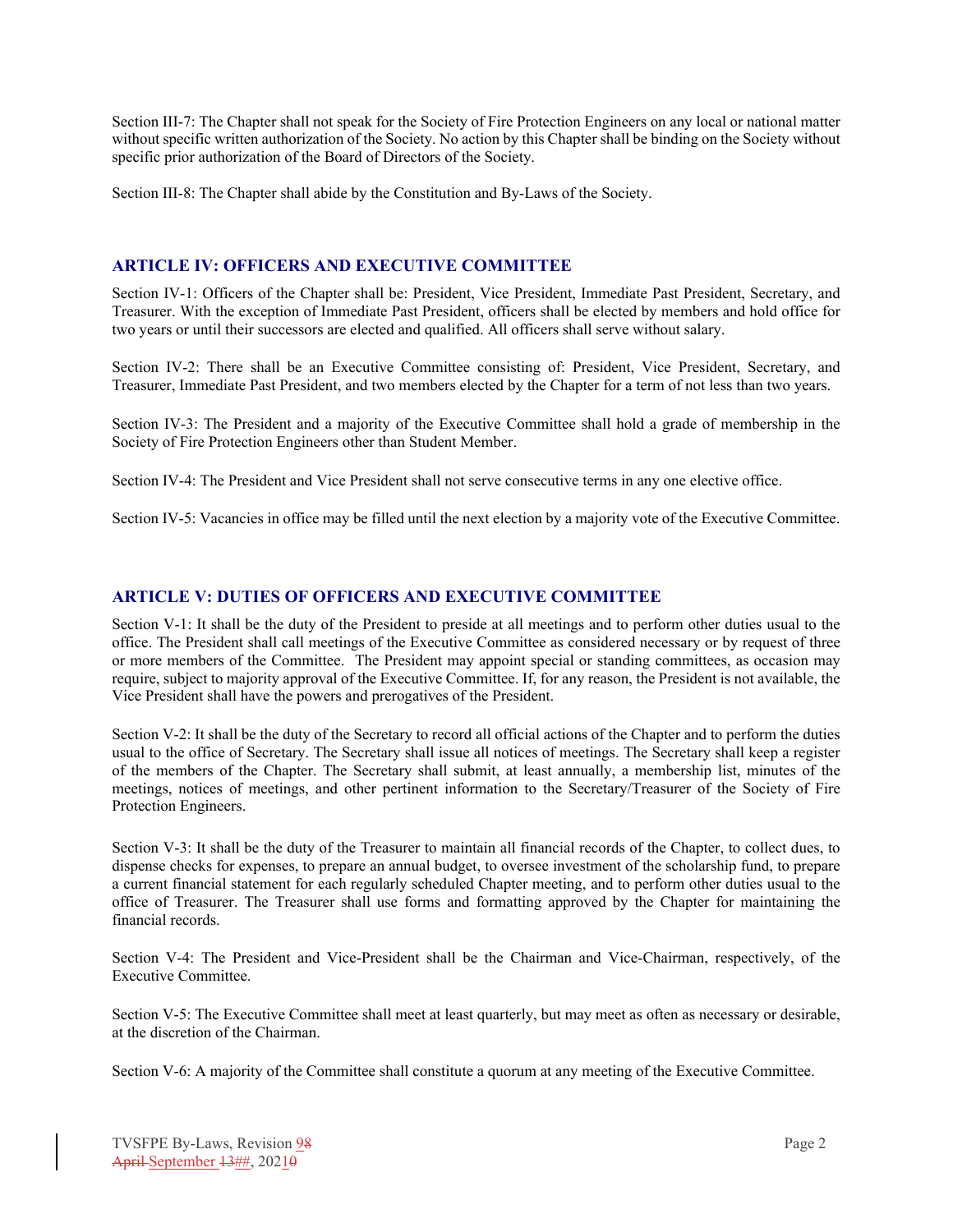Section V-7: It shall be a specific duty of the Executive Committee to pass upon the desirability of any action submitted to the Chapter for its consideration with respect to basic policy. Negative or advisory results will be reported immediately to the Chapter for further action.

Section V-8: It shall be a specific duty of the Executive Committee to arrange for speakers at the technical meetings.

Section V-9: It shall be a specific duty of the Executive Committee for the advancement of fire protection engineering through Professional Practice.

Section V-10: It shall be a specific duty of the Executive Committee for the continued Technical Excellence of the Chapter including but not limited to technical chapter meetings, annual seminars, and presence in the community.

Section V-11: It shall be a specific duty of the Executive Committee to advance fire protection engineering education within the community.

Section V-12: It shall be a specific duty of the Executive Committee to appoint a Scholarship Committee, including a chairperson, annually by March 31<sup>st</sup>.

### **ARTICLE VI: EXPENDITURES AND APPROPRIATIONS**

Section VI-1: The Executive Committee may authorize expenditures up to \$250 to conduct chapter business at any single meeting. All expenditures or appropriations exceeding \$250 shall be approved by the chapter membership at a scheduled meeting.

Section VI-2: Annual maximum scholarship expenditures in accordance with the requirements of Article X shall be approved by the Chapter membership at a scheduled meeting.

Section VI-3: All donations to individuals or organizations including but not limited to bereavement and memorial shall be approved by the Chapter membership at a scheduled meeting.

Section VI-4: Necessary expenditures required by the Secretary and the Treasurer for stationery, postage, and incidentals, not to exceed \$100.00 per month, are exempt from a membership vote.

Section VI-5: The Chapter shall in no way incur financial obligations upon the Society without full written approval of the Board of Directors of the Society of Fire Protection Engineers.

Section VI-6: The chapter shall be permitted to invest scholarship funds. Investment of the scholarship funds shall be managed by the Executive Committee and designee(s). All investments of scholarship funds shall be approved by chapter membership at a scheduled meeting. The chapter shall approve the entities in which to invest as well as the amounts to be invested. If multiple investments are made the chapter may approve an original amount and percentages of that amount to be invested into different entities.

Quarterly re-balancing of investments to percentage amounts previously approved by the chapter shall be permitted to be made by the Executive Committee and designee(s) without approval of the chapter membership. No person on the executive committee, any advisory committee or any chapter member or friend of the chapter serving in an advisory role shall be held liable for any losses due to market fluctuations incurred to investments made in accordance with these by-laws.

#### **ARTICLE VII: MEETINGS**

Section VII-1: A minimum of eight monthly meetings shall be held each year. In case of a special meeting, at least 10 days written notice will be given to those individuals on the Chapter's mailing list.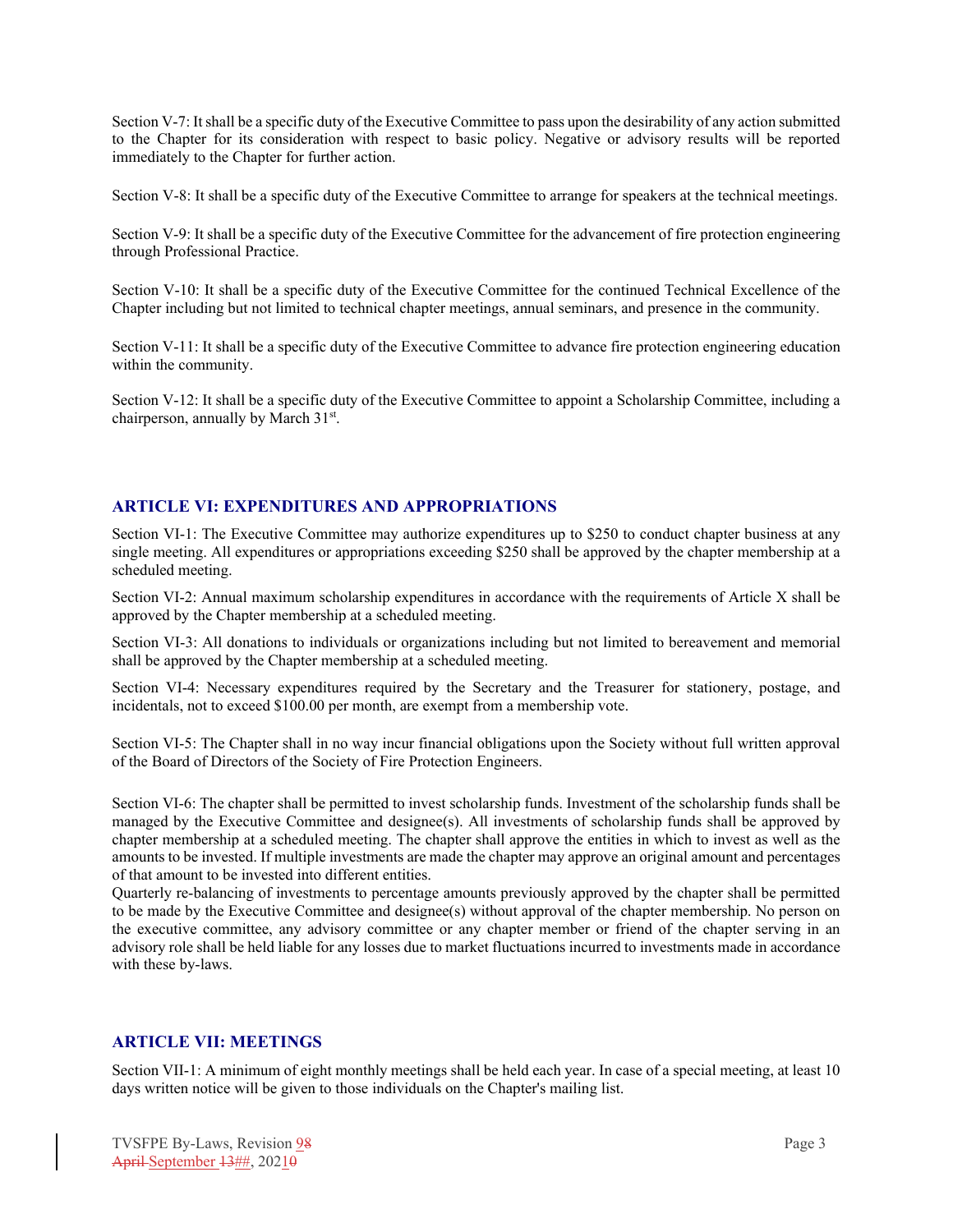Section VII-2: At the November meeting, the President shall present an annual report reviewing the activities of the Chapter during the past twelve months and recommending future activities. The Treasurer shall present a report showing receipts and disbursements for the past twelve months and a statement of assets, liabilities, and net worth.

Section VII-3: In order to transact business at any meeting of the Chapter, there shall be at least six members present or 20% of the total membership of the Chapter (whichever is greater).

Section VII-4: Robert's Rules of Order shall govern the transaction of business in all meetings unless inconsistent with these articles.

Section VII-5: In the second year of the executive committee's term a nominating committee shall be appointed and shall report in writing to the members, at least 30 days preceding the November meeting, a list of nominations for all officers and vacancies on the Executive Committee to be voted on. This shall not preclude additional nominations from the floor preceding the voting at the annual meeting.

### **ARTICLE VIII: DUES**

Section VIII-1: The annual dues of each member shall be determined by a vote of the Chapter membership. Dues shall be payable upon acceptance of application for new members and on or before January 1 of each year, thereafter. Those who fail to pay dues within the prescribed time shall be suspended after due notice in writing is given to said individuals of their delinquency.

Section VIII-2: Processing of annual handling and mailing fees for those individuals and organizations that receive chapter publications but are not Members of the Society will be equivalent to Chapter dues. This includes the amount, payment due date, and actions regarding non-payment of such fees.

Section VIII-3: Full-time students shall be exempt from paying dues.

#### **ARTICLE IX: AMENDMENTS**

Section IX-1: These articles may be amended at any regular meeting by a two-thirds vote of the members present. Proposals for amendments shall be submitted in writing to the Secretary. These proposals shall be distributed in writing to the membership and read at the meeting immediately preceding that at which the amendments are to be voted upon.

Section IX-2: The waiting period may be waived upon approval of the Executive Committee and a majority of all members of the Chapter.

#### **ARTICLE X: SCHOLARSHIP**

Section X-1: The scholarship fund serviced by the TVSFPE Chapter shall be known as the John D. Hoogesteger Scholarship Fund. Scholarship awards from this fund shall be known as the following:

Tom Christman Scholarship or

Shay Massey Scholarship

Section X-2: The chapter shall make an annual contribution to the John D. Hoogesteger Scholarship Fund of a minimum of 25% of the previous year's net revenues, except for donations specifically earmarked for the scholarship fund or other special projects.